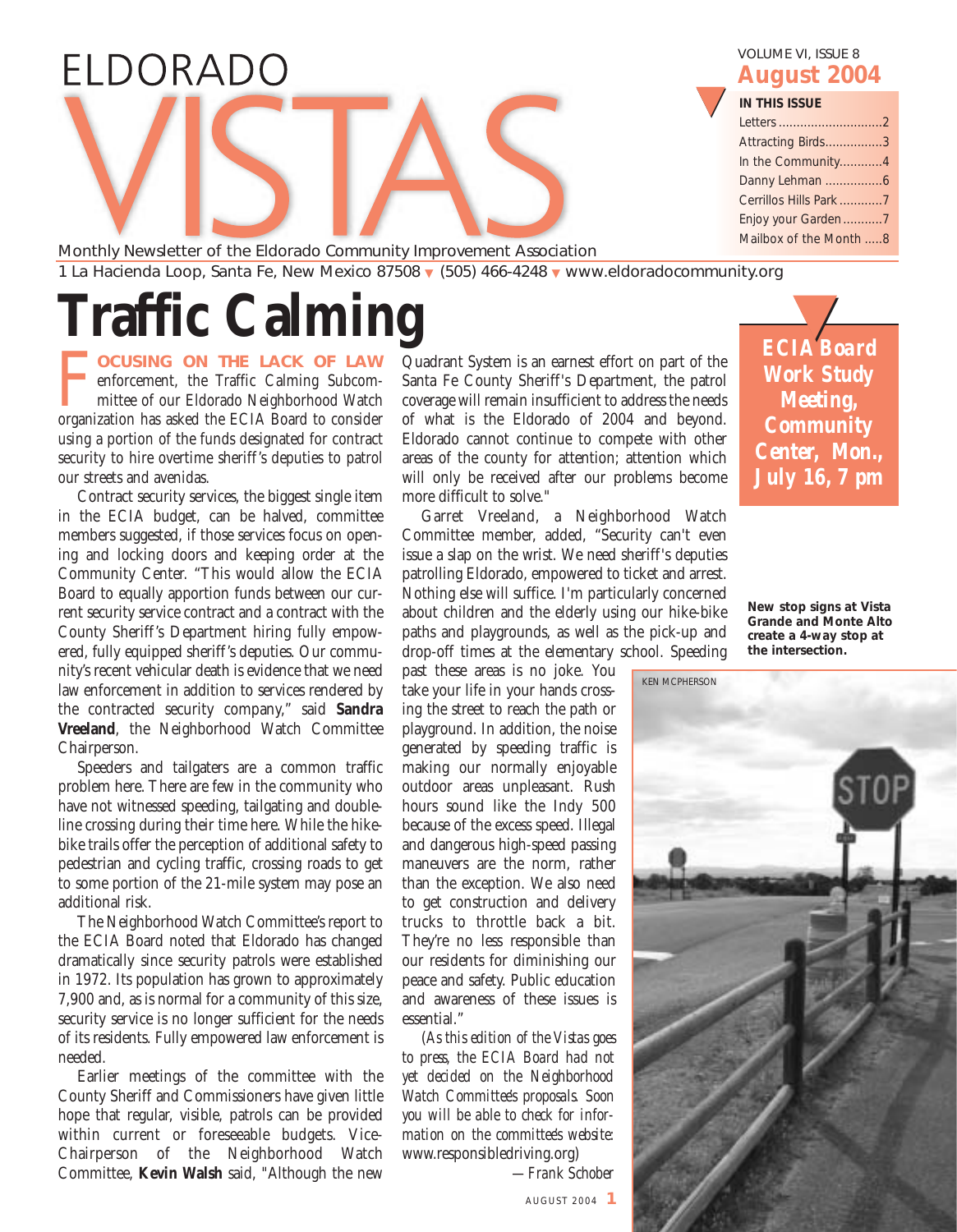#### **LETTERS**

#### *Share your comments with us!*

*For policy and deadline, see below*

#### *Editorial Policy*

<u>ー</u>ノ

*Vistas* invites opinions, ideas, stories, photos, and art from the community at large. Please include contact numbers for fact checking purposes. The newsletter will not publish unsigned letters or material deemed inflammatory. Material will be printed at the discretion of the editors. Letters over 150 words will be edited for fit. Community announcements are welcome; accompanying photos are welcome, too. **Deadline:** Newsletter deadline is the 3rd day of each month. Submissions can be dropped off or mailed to the ECIA office or emailed to info@eldoradocommunity. org. Please include "Attn: Vistas" in your message.

#### *Mission Statement*

The mission of *Vistas*, the monthly newsletter of the ECIA, is to inform the Eldorado community about issues before the ECIA Board and the membership at large. By so doing, the publication seeks to foster increased neighborhood pride and community participation in the decision making process.

### A Halting Proposal

THE PAST YEAR we have had so<br>much discussion regarding speed-<br>ing and tailgating, and the only<br>solution being additional police presmuch discussion regarding speeding and tailgating, and the only ence. Yet the two tragic fatalities we have suffered as a community were both at intersections that I would suspect might need four-way stop signs for "traffic calming" (both to reduce speeding and improve pedestrian safety). This would also probably achieve more than we would gain with additional policing at a fraction of the cost.

I wish to propose to the community that we seriously consider four-way stop signs at both Avenida Torreon and Avenida De Compadres on Avenida Eldorado, and both Avenida Del Monte Alto and Avenida De Compadres on Avenida Vista Grande.

Not only would this greatly reduce the problem

### Limits in Question

**AFTER THE RECENT UNFORTUNATE**<br> **A** fatality on Vista Grande, the alarmists will<br>
Before we end up with those miserable speed fatality on Vista Grande, the alarmists will usually scream for lower speed limits. bumps all over the Avenidas, let's stop and discuss rationally the speed situation in Eldorado.

There will always be in any city or community a small percentage of speeders. Most drivers however will drive what is a reasonable and proper speed for conditions. What is the reasonable and proper speed limits for the Avenidas? I maintain all the posted limits are too low. These are what I feel the reasonable limits should be for the Avenidas:

Vista Grande – posted at 40. This is about right for 285 to Monte Alto. From there to Casa del Oro, increase it to 45. Also put a four-way stop at Monte Alto.

Torreon – posted at 35. Increase to 40, with a 25 limit from the library to Vista Grande.

Casa Del Oro – posted at 35. Unreasonably low. Increase to 40 or even 45.

Avenida Eldorado – posted at 40. This entire stretch should be and could be posted at 50. Anyone running at the posted 40 will have a half a dozen cars behind them by the time they get to 285. That should tell you something.

With the new, more reasonable limits, the police can then get aggressive and issue tough tickets for any speed 5 mph over the new posted limits.

of speeding, but it would also provide for safe crosswalks for pedestrians so they can freely access the wonderful circuit of sidewalks and trails we now have, and help to circumvent the problem of having slow moving vehicles pulling out from the main side roads into the path of

faster moving traffic.

 $SLO$ 

So unless we are experiencing a dramatic rise in crime in addition to the traffic issues to justify such a costly measure as hiring additional police, my personal vote is for additional stop signs to compel everyone to slow down and provide for more safety at major intersections, regardless of whether anyone is observing them or not.

*—John McPhee*

*(Editor's note: The stop signs at Vista Grande and Monte Alto were placed after this letter was received.)*

### *Thumbs Up & Down*

J **UST WANTED TO GIVE YOU** a "thumbs up" on the recent issue of *Vistas*. I know putting out a newsletter that is interesting and on time is quite a feat, and to do it with a volunteer staff is just short of amazing!

There was one sentence that I took umbrage with, simply because of the inflammatory tone in which it was written. "Everyone likes to have their windows open, and not everyone can afford air conditioning because you can't control your dogs (sic) obnoxious barking." This sentence is in a mean spirited tone and makes several very broad based assumptions: only the well-to-do can afford air conditioning and "you" (who?) force the rest of the community to suffer in the heat (in Santa Fe? At night?) because your dog is obnoxious.

My point? Not all people with air conditioning are rich. Not all people without air conditioning cannot afford it. Not all people find temperatures in the 70s (average for Santa Fe summers) suffocating. Not all dog owners are irresponsible. Not all dogs are obnoxious.

Kudos on everything else.

*—John Mifflin*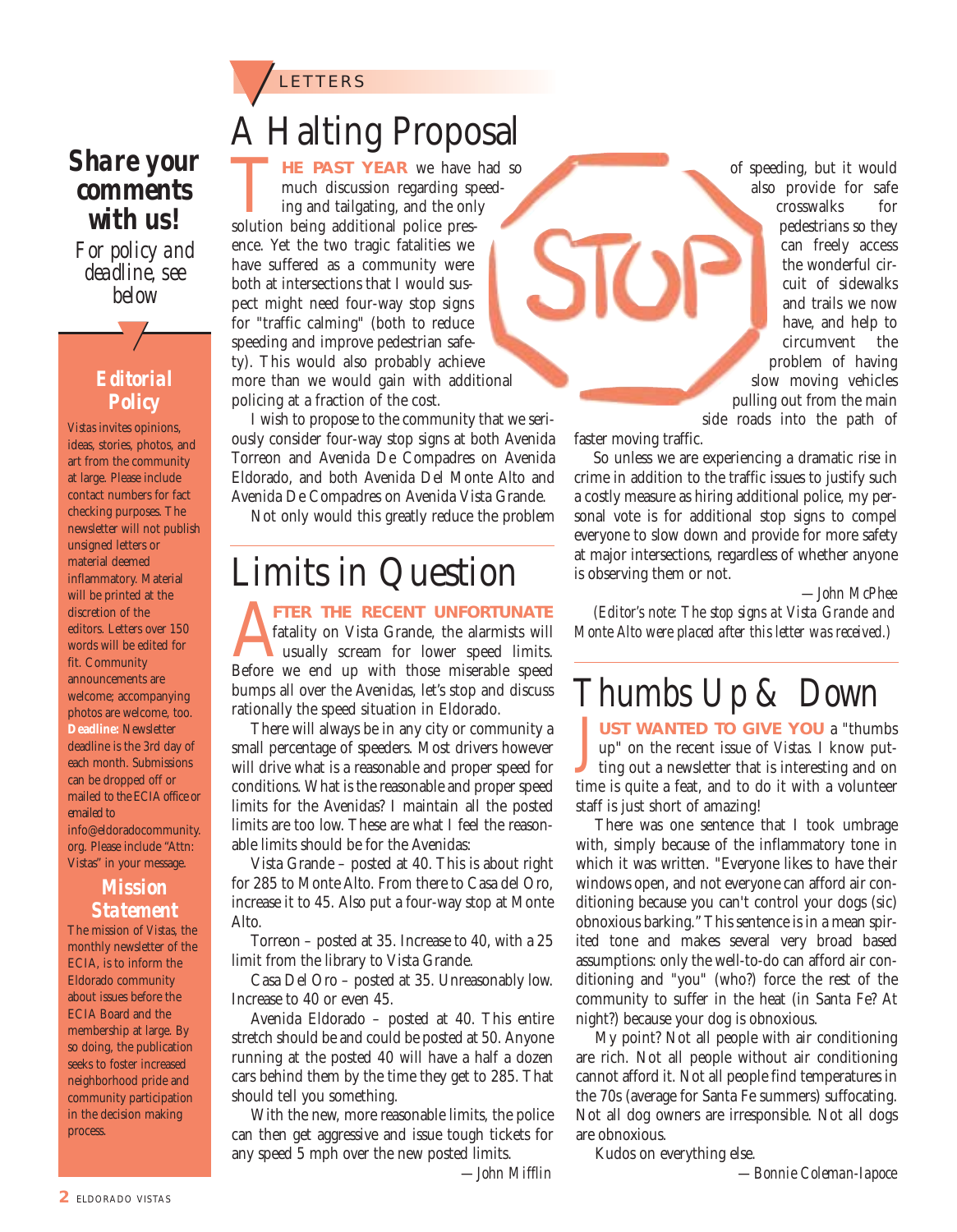

### RV Screening Coming Up

**THE RECREATIONAL VEHICLE** (RV)<br>
Guideline was adopted by the ECIA Board<br>
on February 19, 2004 and becomes effec-<br>
tive on September 1, 2004. An RV is any of the fol-Guideline was adopted by the ECIA Board on February 19, 2004 and becomes effeclowing: motor homes, campers, camper shells, vehicle accessories, utility trailers, horse trailers, airplanes, sail boats, motor boats, ATV's and motorcycles.

Here are the options available (abbreviated for this article) to make your RV inconspicuous. It is important to note the screening methods are lot specific. Some lots may require only one of the options listed, while others may require several in combination.

- ▼ RV Garage or Carport… may be constructed, provided the structure is approved by the Architectural Committee (AC)… a carport alone is unlikely to provide the required screening.
- ▼ Trees and/or Plantings… evergreens and other similar types of plantings are an approved screening method, when sufficiently dense and/or used in conjunction with existing structures on the property so the RV is obscured.
- ▼ RV Covers... an earth tone cover (AC guideline colors) may be used to complement a visual barrier provided that the RV is located on the lot so that buildings and other visual barriers on

### Attracting Eldorado's Birds *Without Spending Lots of Money*

**THE NUMBER ONE WAY** to attract birds is water—all year long! I buy a 12-<br>inch diameter metal pan in the Wal-Mart<br>dog department for less than \$3.00. Birds like the birds is water—all year long! I buy a 12 inch diameter metal pan in the Wal-Mart safety of height, so if you have a birdbath stand, just put the pan on it. In the winter it's handy to have two pans. The western blue birds are guaranteed to appear as soon as there is unfrozen water (lukewarm, never hot), especially first thing on cold mornings. In the summer fill the pan daily. If the pan needs to go on the ground, place it where the birds can have some cover.

For hummingbirds, buy a feeder. Two are even better. Feeders should be easy to use and clean. My favorite has a 1-cup capacity and is available at Wild Birds – "Best-1, Poteet, TX 78066." Make nectar with a quarter cup sugar and enough hot water to total one cup. Do not put coloring in the water. Don't put the feeder out while water is hot. Be sure to clean every other day. (Sometimes the nectar won't even last one day!)

Many birds will come for seed. Most like black oil

the existing landscape are used to maximum advantage and the outline of the vehicle is least visible.

- ▼ RV Screening Fences… screening fences for RVs may be approved by the AC in accordance with existing Guidelines.
- $\blacktriangledown$  Earth berms used with other options, such as trees and/or plantings, may provide sufficient screening. If a fence is added on top of the berm it shall not be greater than six feet above the natural grade. (Note: Cutting below grade, adding an earth berm, plantings and a cover could obscure very effectively.)

The compliance objective is to obscure the RV so it is more congruous with the environment. *Obscure means to make inconspicuous or unnoticeable, or to conceal physically, hide or cover.* 

Please consider your screening options and contact the ECIA before installing any RV screening to determine if your plans will meet these guidelines.

Try compliance… and please don't speed or tailgate in the Land of Enchantment!

*—Charles Smith, the ECIA CCR*



sunflower seed. This is available at The Country Store, feed stores, and usually Wal-Mart. Use a simple plastic feeder with 4 to six seed holes and a top that comes off easily for cleaning and refilling. There is the additional danger of birds killing themselves by flying into nearby windows, so locate feeders away from them. You will get seed below the feeder, which will attract different birds such as doves, quail and lark sparrows. If you like the ground birds, sprinkle some seed on the ground when you fill the feeder or along the top of a stucco wall. (My dogs also like eating seed from the ground.)

For different birds (such as pine siskins), get thistle seed and a heavy-duty plastic thistle feeder. A pole with 2 or more feeders is fun to watch.

There are many other foods – fruit, peanuts, peanut butter, mealworms, suet etc. - but I stick to the simple stuff and get a good collection of birds. One of the secrets is putting the feeder and water where you see it frequently.

*—Pam Henline*

**ECIA OFFICE**  <u>ー</u>ノ

**#1 La Hacienda Loop Santa Fe, NM 87508 466-4248, 466-4249 info@eldoradocommunity.org www.eldoradocommunity.org**

**General Manager Bob Pritchard 466-4248 ECommunity@aol.com** 

**BOARD OF DIRECTORS President Interim President Jeanne Klein 466-2466 Vice-President Gretel Underwood 466-7825 Wunderwood7@aol.com Secretary Frank Schober 310-8593 fschober@att.net Treasure Dan Drobnis 466-4781 Drobnisd@sdsc.edu Director Chuck Montano 466-3417 pumbanm@cybermesa.com Director Sandy MacGregor 466-0882 s.macg@earthlink.net COMMITTEE CHAIRPERSONS**

**Finance: Gisela Knight Architecture: Bill Schwent Conservation: Ed Carlson Stable: Dina Sasson Election: Nancy Dayton Road: Ed Benrock Information: Vacant Neighborhood Watch: Sandra Vreeland**

#### **VISTAS NEWSLETTER Editor: Ken McPherson**

**kenzwork@hubwest.com Designer: Hope O. Kiah hope@webdesignbyhope.com Editorial Assistant: Debby Padilla 466-4248**

**COMMUNITY RESOURCES Vista Grande Library 466-READ Security 204-2945 Fire and Rescue 466-1204 Animal Control 424-2050**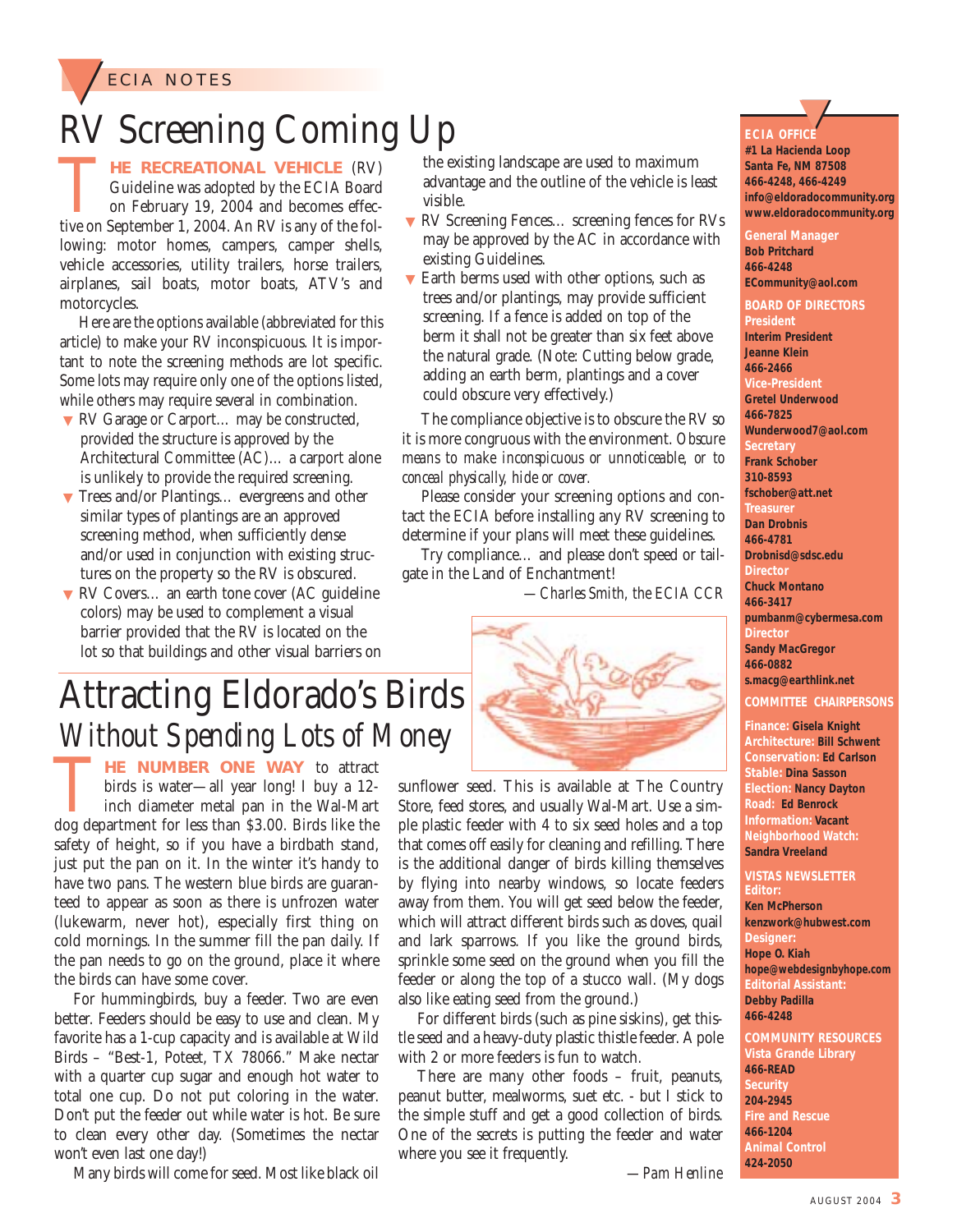### IN THE COMMUNITY





#### **Meals on Wheels Needs Volunteers**

The Meals on Wheels program needs volunteer drivers who would be willing to deliver meals to homebound seniors in the 285 and Eldorado area during lunchtime. The program, which currently operates in Santa Fe, is being extended to help seniors in our area who are unable to prepare nutritious meals on their own. It is also an opportunity to bring shut-ins a friendly visitor each day.

In an effort to provide meals for at least five days a week, the current number of volunteer drivers needs to be augmented. To learn more about becoming a volunteer driver or to sign up for the meal program call **Patty Adam** at 466- 1949 or **Pat Lavengood** at 466-9765.

#### **Can You Dish it Out?**

*Astronomy Corner*

#### **The Great Wheel in the Sky**

Living in Eldorado means a free show almost every night. On August evenings, the great wheel of the Milky Way glows soft as a band running up in the sky. Just look south to Sagitarius; that's the direction to the wheel's hub, 26,000 light-years away.

Our Moon is full on August 29th, last quarter on the 7th, new on the 15th and first quarter on 23rd.

Thirty minutes after sunset look west where Jupiter, Mercury and Mars shine in Leo the lion. Late on the night of August 11- 12, the Perseid meteor shower is due to peak in the north-northeast. Choose an observing site free of glaring lights nearby (hopefully your yard), lie back in a lounge chair and wait for the occasional shooting star. If you are still awake early in the morning, look east, where Gemini, Venus, Saturn and the Moon will be wishing you a great day!

Help Wanted: Smiling, happy volunteers for the 5th Annual Ice Cream Social and Silent Auction who would enjoy serving ice cream or toppings to a large hungry crowd of neighbors on September 12th from 1 to 5 pm at the Community Center.

The Vista Grande Library's 5th Annual Ice Cream Social and Silent Auction is in need of volunteers. This fun family event has become a great way to begin the school year and end the summer with great music, tasty ice cream, fantastic auction items, kids' activities and a chance to meet one's neighbors. Community businesses like Creamland Dairy and the Eldorado Supermarket pitch in to provide the food and fixings, but it is up to the various committees and their volunteers to make the fund raising event a success. To become a volunteer, call **Jane Otten** at 466-6665; to help sell tickets, call **Jack Abernathy** at 466- 4072; and to offer items for the silent auction, call **Diane Gulseth** at 466-6509.

#### **Exhibition and Lecture**

Thursday, August 19, 7-9 pm, photographer **George Henke** will present a lecture in conjunction with his show "WATER, COOL CLEAR WATER" scheduled for display July 21 - August 21. Presented as a photographic celebration to the beauty of water, George's color photographs depict gardens and landscapes from around the world.

Originally from New York and retired from IBM, Mr. Henke is a practicing photographer living in Eldorado. He has conducted photographic workshops and has traveled to such faraway locales as Australia and New Zealand. Selected pieces will be for sale.

#### **Cleaning Up**

As we have reported before, the Roadrunners RV Club has been involved in cleaning up Eldorado's roadsides with some regular help from the local Cub Scout troop. Now our Boy Scout troop (414) has adopted a major portion of Vista Grande for regular cleanup and they even have had a sign erected by the county to mark the area.

—Juan Alvarez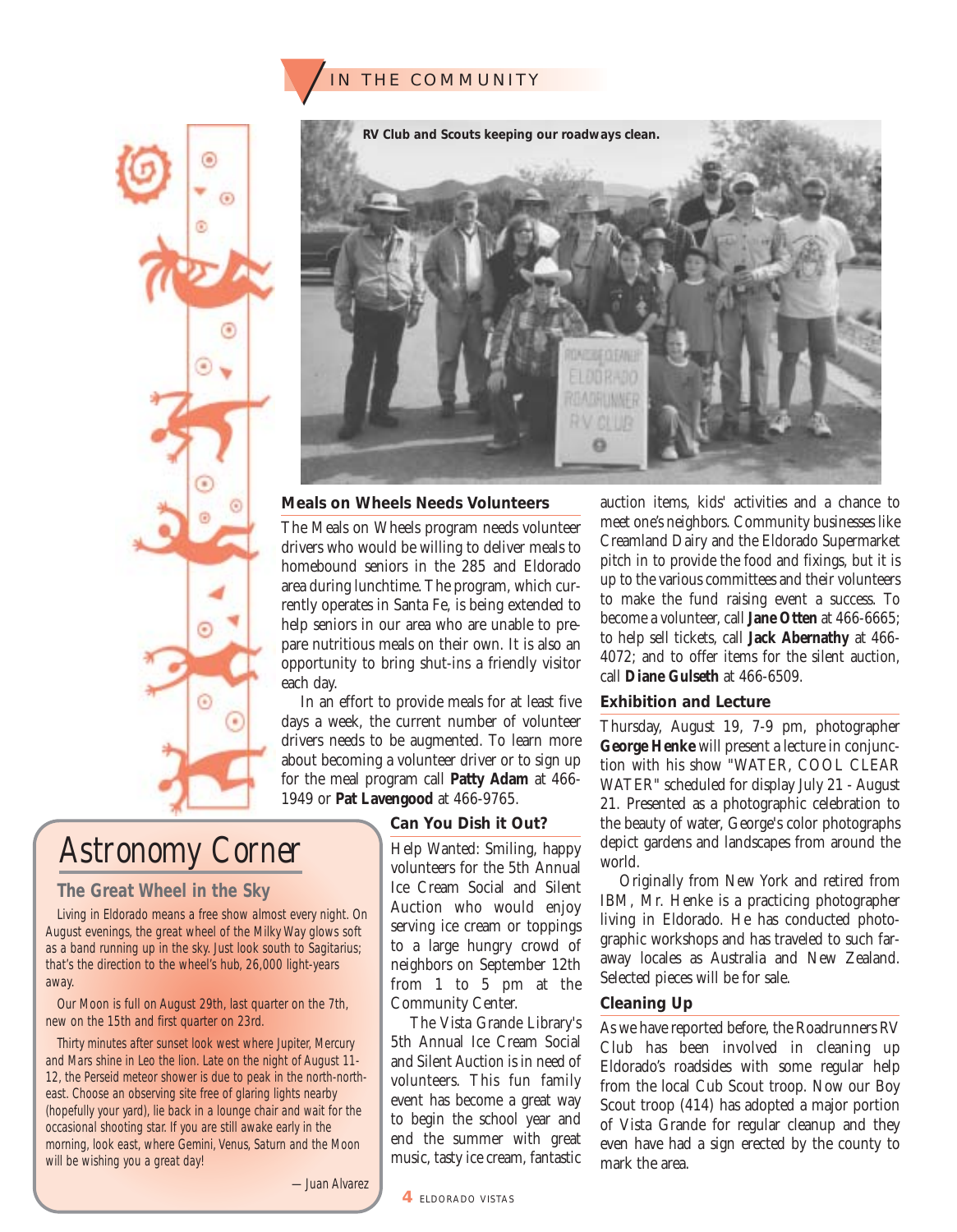#### **Sign Up**

For those who missed the deadline for having your name added to the Eldorado Community Directory, we are extending the deadline. You can now submit your name, address and telephone number until the end of August 2004. Just go to the ECIA office at #1 Hacienda Loop (Community Center) to pick up and fill out a form.

#### **Fill Up**

Organic horse manure from Eldorado Stables makes glorious rich compost, and now is a great time to start a compost pile. Saturday, August14, from 9 am until noon we will load your pickup for free!

Composting is easy. Make a big pile (3' by 3' is a good size), then thoroughly moisten and cover (plastic tarp works well) to hold in the moisture and heat. Turn the pile occasionally and keep it moist. In a couple of months when it no longer looks like manure, it is compost ready to add to your gardens. Manure compost adds vital nutrients, improves soil texture and holds in precious moisture.

So come on down anytime to help yourself to a load of manure. But if you come on August 14th, we will load it for you! The Eldorado Stables are near the corner of Avenida Eldorado and Highway 285 and you have two manure piles to choose from.

#### **School Days**

El Dorado Elementary School begins classes on August 19 and will include full-day kindergarten this year. All students must register August 10, 11 and 12 from 8 am to 3 pm in the north gym. Please bring names and numbers of emergency contacts. If your student is new to Santa Fe Public Schools, you must bring a birth certificate, immunization record and two proofs of current physical address. If you have a return student, you will need to bring one proof of current physical address.

# **August Events ugust Events**

#### *Left out? Help us compile a comprehensive events listing.*

Email **info@eldoradocommunity.org** with your meeting or event information, or bring it to the ECIA office by the 8th of the month for publication in the following month's *Vistas.* Please include "Attn: Vistas" and be sure to indicate:<br>1. Type of Event 4. A Resource



**4. A Resource Person (one who can answer) 2. Location** questions both about the event and the sponsoring 3. Date & Time organization) and his/her telephone number. organization) and his/her telephone number. Photographs (digital or snapshots) are encouraged!

*Note: All meetings are at the Community Center, unless otherwise noted.*

| <b>AUGUST SPECIAL EVENTS</b>                                            |                           |                            |          |            |  |
|-------------------------------------------------------------------------|---------------------------|----------------------------|----------|------------|--|
| El Dorado Elementary begins Thursday, Aug. 19                           |                           |                            |          |            |  |
| <b>COMMITTEE MEETINGS</b>                                               |                           |                            |          |            |  |
| Neighborhood Watch                                                      |                           | Sandra Vreeland            | 466-6079 | call       |  |
| <b>Road Committee</b>                                                   | Mon., Aug. 2, 6-7 pm      | Ed Benrock                 |          | <b>CFR</b> |  |
| <b>Finance Committee</b>                                                | Tues., Aug. 10, 10-noon   | Gisela Knight              |          | <b>CFR</b> |  |
| <b>Architectural Committee</b>                                          | Tues., Aug. 10, 7-9 pm    | <b>Bill Schwent</b>        | 466-7708 | <b>CFR</b> |  |
| EAW&SD*                                                                 | Wed., Aug. 11, 7-9 pm     | Ray Nichols                |          | <b>CFR</b> |  |
| <b>Board Work Study</b>                                                 | Mon., Aug. 16, 7-9 pm     | <b>ECIA</b>                | 466-4248 | <b>CFR</b> |  |
| 285 Coalition                                                           | Wed., Aug. 18, 7-9 pm     | Kathy Pilnock              | 466-1598 | <b>CR</b>  |  |
| <b>ECIA Board</b>                                                       | Thurs., Aug. 19, 7-9 pm   | <b>ECIA</b>                | 466-4248 | CR         |  |
| <b>Information Committee</b>                                            | Mon., Aug. 23, 7-8 pm     | <b>ECIA</b>                | 466-4248 | F.         |  |
| <b>Architectural Committee</b>                                          | Tues., Aug. 24, 7-9 pm    | <b>Bill Schwent</b>        | 466-7708 | <b>CFR</b> |  |
| <b>Stable Committee</b>                                                 | Tues., Aug. 24, 7-9 pm    |                            |          | <b>CFR</b> |  |
| <b>MONTHLY MEETINGS</b>                                                 |                           |                            |          |            |  |
| Search & Rescue                                                         | Thurs., Aug. 12, 7-9 pm   | Dave Burdett               | 466-9765 | <b>CR</b>  |  |
| <b>Book Club</b>                                                        | Sat., Aug. 14, 1:30-3 pm  | Barbara Rugg               | 466-2559 |            |  |
| Book Club/Pot Luck                                                      | call for date and time    | Ken Fischer                | 466-2537 |            |  |
| Library Book Club                                                       | 2nd Thurs., 7-9 pm        | <b>Shelley Moore</b>       | 466-9636 | Lib        |  |
| Cub Scouts Pack 414                                                     | Call for date             | Clay Williard              | 466-3909 |            |  |
| Arts Assoc. Program                                                     | Wed., Aug. 25, 7-9 pm     | Arlene Siegel              | 466-3274 | LR         |  |
| <b>WEEKLY MEETINGS</b>                                                  |                           |                            |          |            |  |
| AA                                                                      | Tuesdays, 5:45-6:45 pm    |                            |          | <b>CR</b>  |  |
| AA                                                                      | Thursdays, 5:45-6:45 pm   |                            |          | <b>CR</b>  |  |
| AA                                                                      | Saturdays, 10:45-11:45 am |                            |          | <b>CR</b>  |  |
| AA                                                                      | Sundays, 5:15- 6:15 pm    |                            |          | <b>CR</b>  |  |
| <b>Bridge</b>                                                           | 1st & 3rd Mon., 1-4:30 pm |                            |          | LR         |  |
| <b>Bridge</b>                                                           | 1st & 3rd Fri., 1-4:30 pm | Marjorie Segell            | 466-3958 | CR, LR     |  |
| <b>Bridge</b>                                                           | 2nd & 4th Fri., 1-4:30 pm | Pat Lavengood              | 466-9765 | CR, LR     |  |
| <b>Bridge</b>                                                           | Wednesdays, 9-noon        | Nancy Rost                 | 466-2832 | <b>LR</b>  |  |
| Bridge (Men's)                                                          | Thursdays, 1-4 pm         | <b>Bill Kapoun</b>         | 466-8497 | <b>LR</b>  |  |
| <b>Boy Scouts Troop 414</b>                                             | Wednesdays, 7-9 pm        | Paul Tuck                  | 466-4815 |            |  |
| <b>Community Band</b>                                                   | Thursdays, 7-8:30 pm      | Peg Johnson                | 466-1459 | School     |  |
| Fire & Rescue Training                                                  | Wednesdays, 7-9 pm        | Fire Station Office        | 466-1204 | Station    |  |
| Fire & Rescue Work Duty                                                 | Saturdays, Call for time  | <b>Fire Station Office</b> | 466-1204 | Station    |  |
| Senior Lunch**                                                          | Wednesdays, 12-1 pm       | Marjorie Segell            | 466-3958 | CR         |  |
| <b>Wireless Assoc.</b>                                                  | 2nd & 4th Mon., 7-9 pm    | Scott Gerber               | 466-9333 | CR         |  |
| Knitting Club                                                           | 2nd & 4th Wed., 1-3 pm    | Joyce Hanmer               | 466-3018 |            |  |
| **Reservations Required<br>*Eldorado Area Water and Sanitation District |                           |                            |          |            |  |
| VISIT OUR WEBSITE: www.eldoradocommunity.org                            |                           |                            |          |            |  |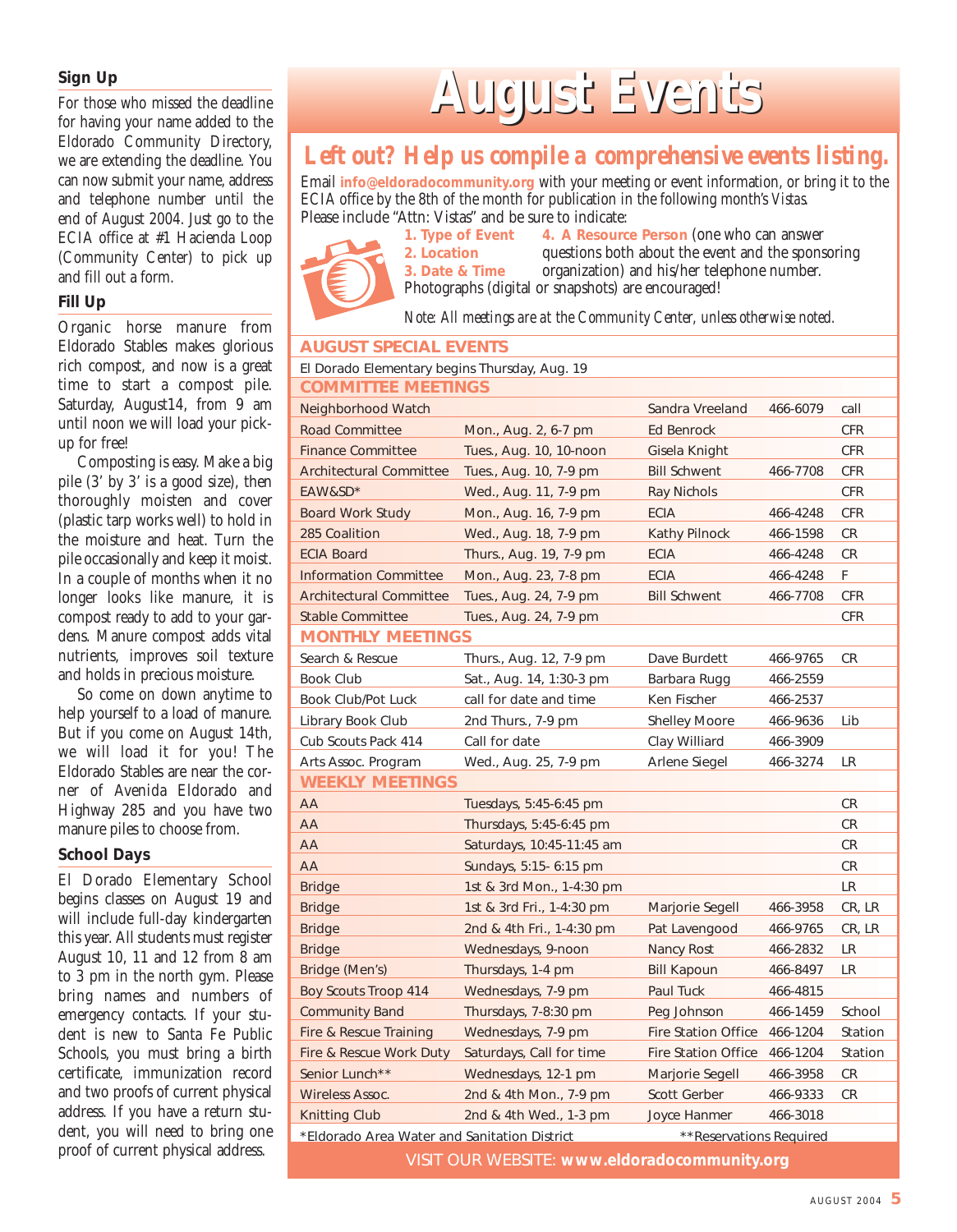**PERSONALITIES** A World's Eye View

*This month's personality is photographer Danny Lehman. Eldorado writer Ana Consuelo Matiella interviewed him.* 

**EXPORADO RESIDENT DANNY LEHMAN**<br>
is a man of the world. He and his camera<br>
have been photographing the globe for over<br>
twenty-five years. Danny has traveled the world is a man of the world. He and his camera have been photographing the globe for over and has seen some of the most beautiful places on earth, yet he and his wife **Laurie** chose to live in our own Eldorado. One of the first questions this interviewer asked him was "Why Eldorado?" Danny, in his personable and charming style, explained that after eighteen years of travel and photographically exploring the world, he and his wife decided to settle down and start a family. They were looking for the perfect spot and it needed to be beautiful, have good climate and be close to an airport. The Lehman's considered about six places including the San Juan Islands, St. George, Utah, Bend, Oregon and the Prescott/Sedona area in Arizona. They made the right choice in choosing the Santa Fe area. "We came here 14 years ago and we love it. Eldorado was our pick because it was quiet and beautiful, but then we discovered that it is a gold mine when it comes to doing creative work. There's a wealth of creative people here and I managed to get connected to people who were on the cutting edge of the digital revolution, which has contributed greatly to my work." Danny gives partial credit for his tuning in to the digital revolution to La Cañada Wireless Association. Through his affiliation with this organization, Danny is able to send photographs all over the world in a matter of minutes. Danny is generous in expressing his excitement for Santa Fe and Eldorado. "There is

**Danny Lehman enjoying his home in Eldorado.**



such a nice marriage here between art and technology that I feel very fortunate to have chosen such a beautiful and convenient place to live."

Talking with Danny Lehman one gets the sense of a person who is not just making a living in an interesting manner, but also one who is responding to a calling. Danny exudes self-satisfaction and enthusiasm for his life's work. His love and interest in photography was first awakened when he was a boy growing up in Southern New Mexico. He and his best friend hiked in the Guadalupe Mountains and explored the caves. He started taking photographs of the places they explored and from there developed quite an interest in photography. His first assignment came when he took the job of yearbook photographer for Carlsbad Senior High, where he attended school. From the looks of his extensive and beautiful work, there was no stopping him after that. One of his most gratifying experiences as a young man was to attend World Campus Afloat. This was where he first started merging his love of the world with his love of photography. After his first experience with World Campus Afloat, he had a series of fascinating international experiences including backpacking in Mexico, working on a ship in Africa, and even living for 6 months in the highlands of New Guinea. All of these experiences have formed Danny's work and life. For a special treat and a peek into his remarkable body of work, log on to Danny's website at www.DannyLehman.com. There you will see a representation of the work that he has done for National Geographic, Princess Cruises, ERA Aviation, GEO Magazine, Holland America Line and Crystal Cruises, among others.

In addition to Danny Lehman's professional accomplishments and gifts, Danny is a devoted family man. He has been married to his wife Laurie for 32 years and has two children. They all share their love of the world and of our own little corner, Eldorado.

In recognizing Danny's love and appreciation for the community of Eldorado, I asked him if he had any special wishes for our community. This was his response. "The first is to keep the aesthetics up. We live in such a beautiful place. Let's keep it that way. The second is to keep it dark so we can continue to enjoy the beauty of our night skies. The third is that we keep the traffic slow. We have children and we want them to be safe."

*Ana Consuelo Matiella is a social marketing consultant, newspaper columnist and a writer of fiction. Her latest work is* The Truth About Alicia and Other Stories*, published by the University of Arizona Press. She is currently at work on a novel or two.*

**6** ELDORADO VISTAS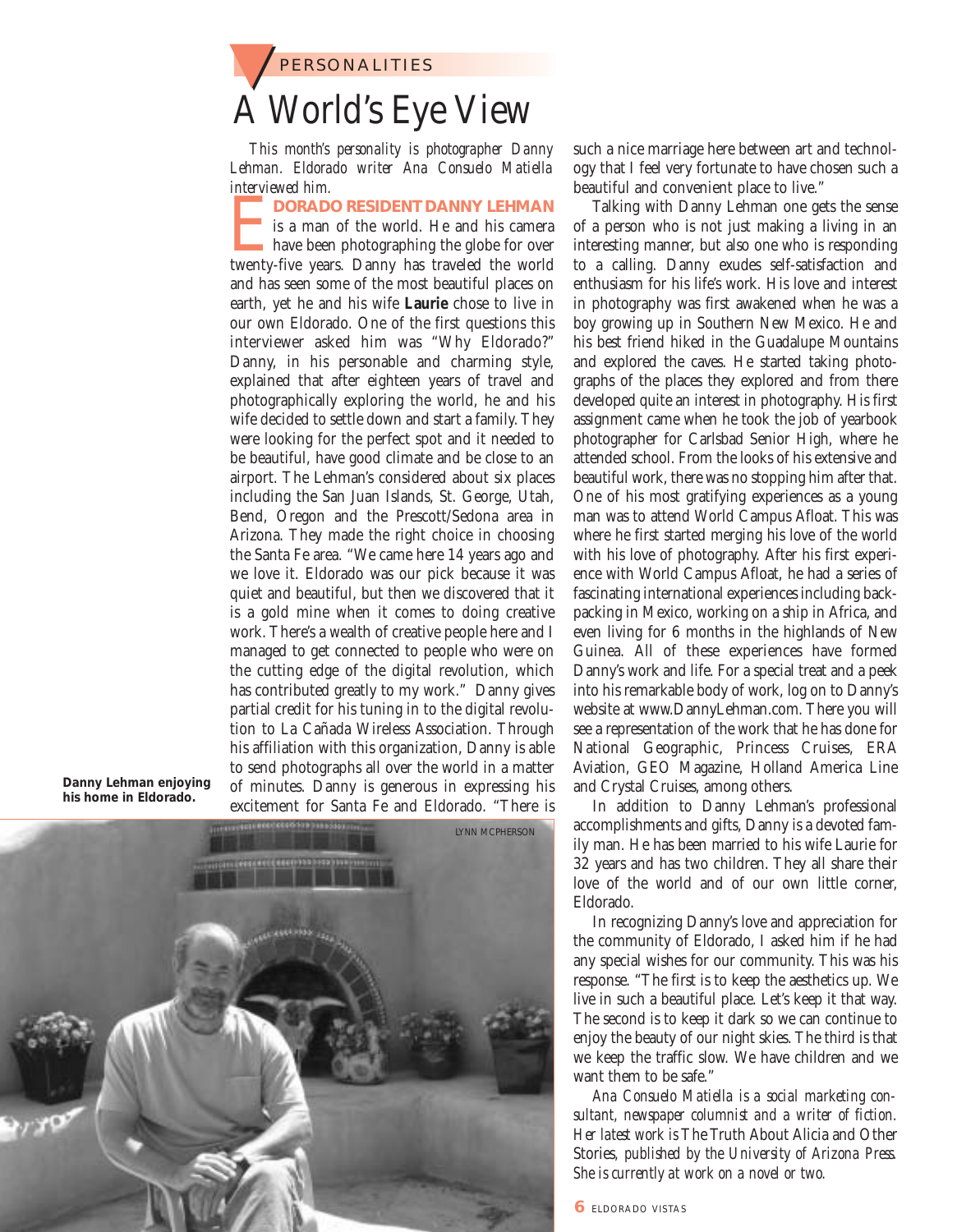SPECIAL INTERESTS

### A Trip to Cerrillos Hills Historic Park

**ELDORADO IS FORTUNATE** in its rela-<br>tionship to downtown Santa Fe—close, but<br>not too close. But after you have taken your<br>visitors (and your family and kids) to the plaza and tionship to downtown Santa Fe—close, but not too close. But after you have taken your visited your favorite shops, galleries and museums, what next?

The newest answer is to visit the county's Cerrillos Hills Historic Park. The hills themselves are a familiar sight on the western horizon, and memorialized in countless Eldorado sunset pictures (including the *Vistas* logo). The park itself, however, was established in just 2003, to preserve the rich history within the hills.

The park is reached through the village of Cerrillos, from CR 59. The easiest route from Eldorado is south from I-25 on State 14 (Turquoise Trail), the southward extension of Cerrillos Road. Watch for the turnoff to the west, just south of the BNSF Railroad crossing, and follow signs to the park. A parking area is provided, with a pit toilet and map of the hiking trails.

In summer, visits are best scheduled for early morning or late afternoon to avoid the mid-day sun and heat. No water is available; hikers should carry their own. The ecology is pinon-juniper forest. There are several major arroyos and three principal peaks, formed through volcanic activity that ended about 30 million years ago. Wildlife includes four species of bats, which use abandoned mines as their caves.

The Cerrillos Hills were the source of turquoise,

and lead—used for pottery glaze by Native Americans. The hills were documented in accounts of explorers and settlers, beginning with Coronado in 1540. Spanish settlers worked the area mines beginning in the 17th century, making this mining area one of the oldest in North America. Pueblo inhabitants continued

to mine turquoise into the 20th century.

With the coming of the Santa Fe railroad in 1880, the hills were opened to frantic mining activity in minerals, including silver, manganese, and lead. Territorial Governor Lew Wallace, one-time mine owner, is said to have worked on proofs of his novel *Ben Hur* while resident at the Carbonateville Hotel, in one of the area's boom-and-bust towns. As the mines played out, however, the hills were largely abandoned, leaving the area little disturbed since the Depression era.

An active group of volunteers was instrumental in establishment of the park and facilities. They also maintain an attractive web site at www.cerrilloshills.org.

*—Dan Drobnis*

### Time to Enjoy

**THIS IS THE TIME OF YEAR** when we gardeners are enjoying the fruits of our early summer and spring labors. Planting and cultivating gardens and fixing the irrigation gardeners are enjoying the fruits of our early summer and spring labors. Planting systems are in the past, and now we have the visual and gastronomical feasts of flowers and edibles. Unfortunately, now is also the time when pests kick in and the beginning of fall chores start.

With nights getting cooler, powdery mildew may start to appear on flowers like cosmos and roses, as well as assorted vegetables and herbs. It is best to water plants early in the day so that the sun can dry up any water on the leaves before sunset. Moisture and cool temperatures stimulate fungi, so water low (at ground level) and slow (with minimal spray).

Aphids are also coming back to the healthy, growing tips of plants. These creatures have a fiveday life cycle. The trick to getting rid of aphids (which the ants herd like cattle) is to wash them off with soapy water or a natural spray like the product called Concern. Once they're knocked off the plant, aphids cannot survive. Some new eggs hatch every day (and aphids are born pregnant), so your cleansing routine must happen daily for five days in a row, then every fifth day over the next two weeks. This technique interrupts the aphid lifecycle, and your plants should be free of them until frost, which hits us around October 15.

As for fall chores, late summer is the best time to divide and transplant iris, yarrow and other herbaceous perennials. August is also the time for another (and possibly the last one, depending on the weather) application of supplemental fertilizer, especially phosphorous to stimulate fall and winter root growth. Rock phosphate is the best source of phosphorous—and it's cheap, too!

Enjoy this glorious season in the garden—it's payback time, you deserve it.

*—Michael Clark, Tropic of Capricorn*

**The neatly maintained parking area has interpretive material, a trail**

**map, and brochures.**